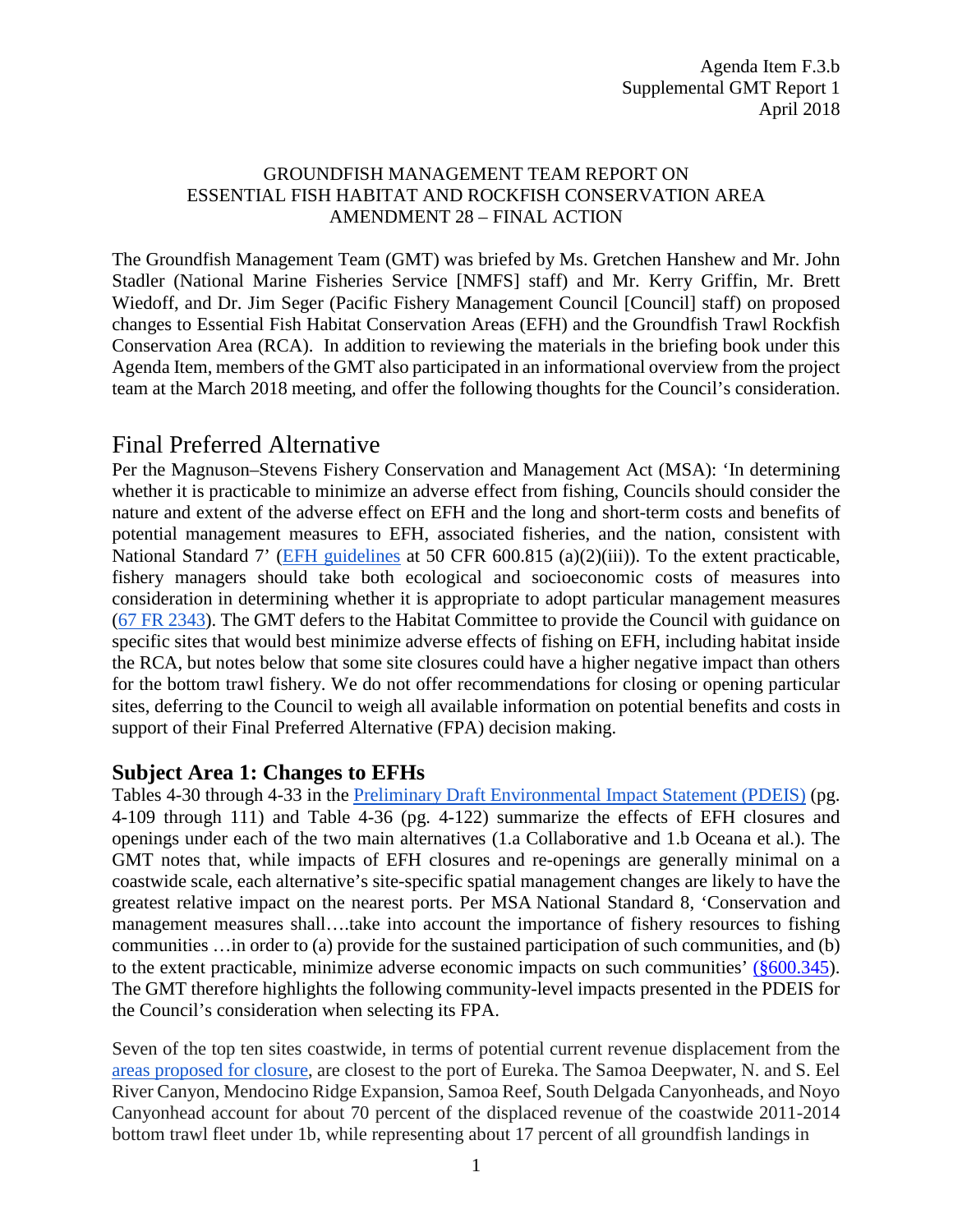Eureka in the same time period. No areas proposed for reopening under Subject Area 1 would provide noticeable benefits to Eureka; benefits under Subject Area 2 are uncertain.

The [Trawl Catch Share Program Five-year Review Report](http://www.pcouncil.org/wp-content/uploads/2017/08/5_Year_Review_August_Draft_for_public_review.pdf) (Review Report) found that Eureka has experienced a 48 percent reduction in landings following the implementation of the catch share program [\(Table 3-93, pg. 3-217\)](http://www.pcouncil.org/wp-content/uploads/2017/08/5_Year_Review_August_Draft_for_public_review.pdf#page=273). Additionally, the Review Report found that, at negative three percent, Eureka's decline in share of coastwide revenue is one of the largest of any port in the 2011-2015 period and second only to declines in Coos Bay. The Individual Fishing Quota (IFQ) fishery participants from the adjacent trawl ports of Fort Bragg and Brookings also experienced declines, and have a larger share of revenue in the closures proposed under 1b compared to closures around other port areas [\(Table 3-97, pg. 3-223\)](http://www.pcouncil.org/wp-content/uploads/2017/08/5_Year_Review_August_Draft_for_public_review.pdf#page=279). Fort Bragg, Brookings, and Eureka rate higher on social vulnerability indices than most other IFQ ports [\(Table 3-121, pg. 3-262\)](http://www.pcouncil.org/wp-content/uploads/2017/08/5_Year_Review_August_Draft_for_public_review.pdf#page=318). They may be less adaptable to potential large scale impacts considered under some of the alternatives in 1b than ports that have had generally positive outcomes after catch shares implementation, namely Astoria and Newport.

The 1a Eel River Canyon Modifications #2 and #4 would close off some of the same area as included in the 1a N. Eel River Canyon closure. The 1b proposal for the N. Eel River Canyon would displace a significant portion of revenue from the Eureka port area in comparison to the 1a Modification #2 and #4. Similarly, the Mendocino Ridge Expansion in 1b would displace a significant portion of revenue from the Eureka port area compared to the 1a Mendocino Ridge Modification #1, and the 1b Samoa Reef would displace more revenue than the overlapping Mad River Rough Patch. The Council may wish to consider whether these alternate, overlapping site proposals offer sufficient habitat benefits while minimizing costs to the bottom trawl fishery in the particularly vulnerable Eureka area.

### **Subject Area 2: Adjustments to the Groundfish Trawl RCA**

The Council's stated purpose for Subject Area 2 is to 'reconsider the purpose of RCAs as longterm closures to reduce catch of overfished species in the bottom trawl sector in light of the [IFQ Program] and the individual catch accountability that it provides' [\(PDEIS,](https://www.pcouncil.org/wp-content/uploads/2018/03/F3a_Project_Team_Report1_Apr2018BB.pdf#page=18) pg. 1-4). The original purpose of the RCA was to protect a complex of species and promote rebuilding of overfished species. The GMT defers to the Council as to whether or not the RCA is still needed to meet this purpose, but notes that if the RCA is removed, IFQ for groundfish and trip limits for non-IFQ groundfish species may be sufficient to keep catch within trawl allocations and keep catches within specified annual catch limits (ACLs).

However, the GMT also recognizes that the RCA has had habitat protection benefits, as noted in the [NMFS 2014 disapproval](http://www.pcouncil.org/wp-content/uploads/F4a_ATT1_NMFS_Ltr_JUNE2014BB.pdf) of a previous Council action to modify the RCA. While the IFQ Program management regime provides individual catch accountability for IFQ species through one hundred percent monitoring, this mechanism may not discourage fishing behavior that would affect resources other than IFQ species. As a result, the impacts to benthic organisms such as deep-sea corals and sponges from reopening an area could be a concern. Again, the GMT looks to the subject area experts on the Habitat Committee on the potential habitat impacts from opening all, or portions, of the RCA. As with EFH (Subject Area 1), the GMT encourages the Council to weigh the costs and benefits for both conservation and communities in its decision of whether or not to remove the RCA, in particular the evidence in the PDEIS indicating the potential for substantial economic benefits from reopening the RCA for ports in California and Oregon [\(Table](https://www.pcouncil.org/wp-content/uploads/2018/03/F3a_Project_Team_Report1_Apr2018BB.pdf#page=184)  [4-40, pg. 4-128\)](https://www.pcouncil.org/wp-content/uploads/2018/03/F3a_Project_Team_Report1_Apr2018BB.pdf#page=184).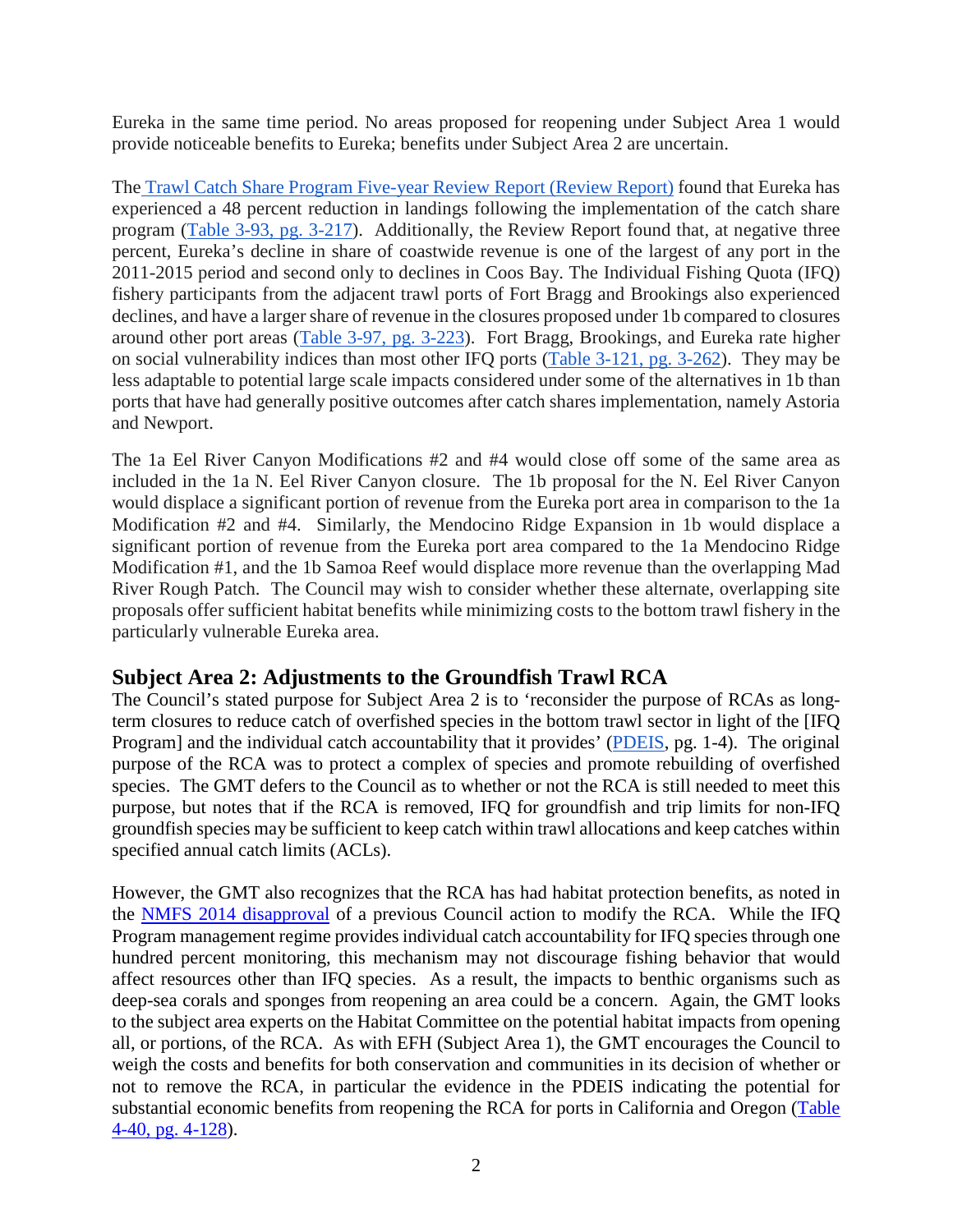Below we offer comments and recommendations regarding the decision between block area closures (BACs) and discrete area closures (DACs) as alternative mitigation measures, should the trawl RCA be removed.

#### **Block Area Closures**

**If the Council elects to remove the RCA, partially or in total, the GMT recommends that BACs be selected for inclusion in the FPA (Alternative 2.c). Specifically, the GMT recommends that BACs be developed for routine action for all groundfish and protected species.** The GMT does not see a need to develop automatic action BACs for groundfish species or protected species at this time. If high bycatch of groundfish species occur in future, the GMT could use the most current data to evaluate the situation during the inseason agenda item at a Council meeting to provide BAC recommendations. The GMT understands that the Regional Administrator of NMFS could implement area restrictions, such as BACs, to prevent the trawl sector from exceeding the trawl allocation or ACL at any time: 'As determined necessary by the Regional Administrator, area restrictions, season closures, or other measures will be used to prevent the trawl sector in aggregate or the individual trawl sectors (Shorebased IFQ, MS Coop, or C/P Coop) from exceeding an ACL, OY, ACT or formal allocation' 50 CFR 660.140 (3). If high bycatch of protected species occurred, the Council could use inseason data to consider BACs for salmon or pre-season BACs for non-salmon protected species in the following year when final West Coast Groundfish Observer Program estimates are available. This process could be reevaluated and adjusted (i.e., develop automatic authorities) as needed in the 2021-2022, or other future, biennial harvest specifications and management measures cycles as needed.

#### *BACs for Salmon: Process and Analysis*

While the 2019-2020 harvest specifications and management measures are proposed to be implemented by January 1, 2019, the EFH/RCA final rule will likely be published at a later date. Therefore, the GMT discussed the relationship and analytical processes between the 2017 salmon ITS, the possible removal of the trawl RCA, and the need to address salmon bycatch through BACs for the groundfish bottom trawl sector. Until alternative measures are implemented, the trawl RCA and ability to modify the lines inseason to mitigate bycatch if needed, would remain in place and therefore no additional mitigation measures for bottom trawl would need to be developed as part of the 2019-2020 biennial process. In order to consider mitigation measures for the non-whiting trawl sector holistically, **the GMT recommends that the Council consider any additional bottom trawl mitigation measures for salmon (e.g., automatic authorities) in November 2018 at the scheduled salmon ITS agenda item.**

The GMT notes that the salmon biological opinion (BiOp) analyzed the Council's preliminary preferred alternative (PPA), which included the RCA remaining in place off Washington. Although the Council could recommend that NMFS open the RCA off Washington in its FPA, this would likely be outside of the analysis for the proposed action from the BiOp and could result in re-initiation of the consultation.

#### **Discrete Area Closures**

For reasons outlined in our November 2016 statement (Agenda Item F.4.b, Supplemental **[GMT Report, November 2016\)](http://www.pcouncil.org/wp-content/uploads/2016/11/F4b_Sup_GMT_Rpt_NOV2016BB.pdf), the GMT recommends the Council not select DACs as part of the FPA.** DACs, as proposed, would be limited to darkblotched rockfish, Pacific ocean perch (POP), bocaccio, cowcod, and yelloweye rockfish. At the time of the proposed action, all five species were overfished; however, the first three are all currently rebuilt and will have higher ACLs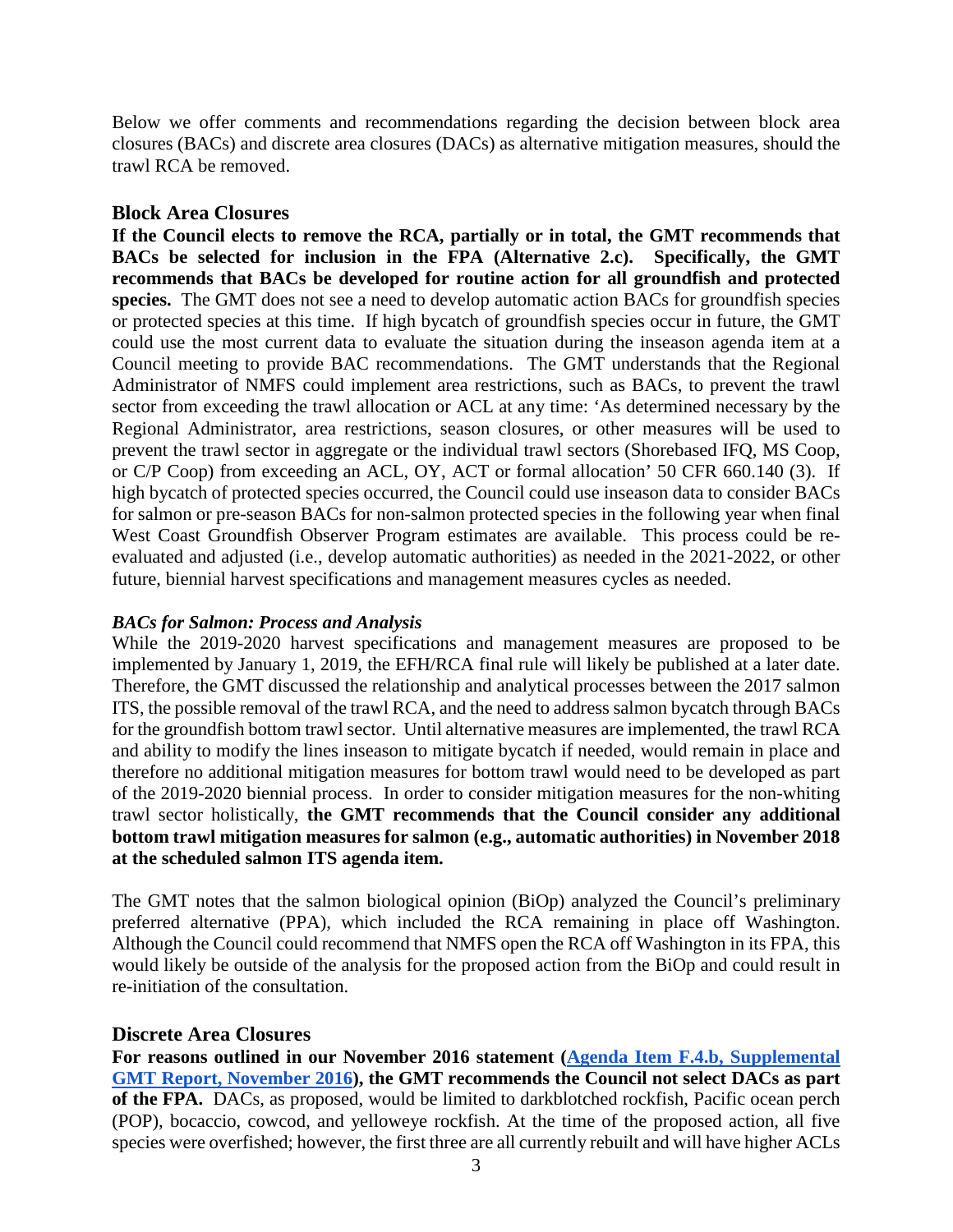in 2019-2020 than in 2017-2018. Additionally, these "hotspots" may not reflect the current fishery's operational characteristics or the latest data, and may require a substantial amount of workload to be updated.

# **Regulatory References**

If the Council chooses to remove the trawl RCA, the GMT notes that the Council would need to provide guidance to NMFS on how to clarify references in the groundfish regulations for those clauses that utilize the trawl RCA as a reference but are not necessarily addressed through the EFH/RCA action. For example, regulations at 50 CFR 660.130 state:

(3) *Fishing with midwater groundfish trawl gear.* (i) North of 40° 10′ N. lat., midwater groundfish trawl gear is required for Pacific whiting fishery vessels; midwater groundfish trawl gear is allowed for vessels targeting non-whiting species during the Pacific whiting primary season for the Pacific whiting IFQ fishery. Also see restrictions on the use of midwater groundfish trawl gear within the RCAs north of  $40^{\circ}$  10' N. lat. at §660.130(e)(4)(i).

(ii) South of 40° 10′ N. lat., midwater groundfish trawl gear is prohibited shoreward of the RCA boundaries and permitted seaward of the RCA boundaries.

If the RCA is removed on any part of the coast through this action, NMFS would need to modify the above regulations to reference specific depth contour lines (e.g., 100 fathoms) rather than the RCA. The GMT has only taken a cursory look at which regulations would need to be amended due to this change and **recommends the Council recommend that NMFS staff work with the GMT, Enforcement Consultants, and Council staff over the summer to identify all regulations that need to be updated to reflect the Council's FPA**.

# **Analysis and Future Evaluation of Regulatory Action Impacts**

Due to the limited data available and the high level of spatial precision needed, analysts were required to make a number of untested assumptions. Of particular concern, the quantification of the potential impacts of small-scale spatial openings and closures assume a level of precision in the data that does not exist. The GMT underscores the resulting high levels of uncertainty, and the potential for unintended consequences from management actions founded on this analysis.

In providing guidance for this agenda item, the Council should determine what can be done with available resources prior to the next iteration of the EFH 5-year review that could help reduce uncertainty, refine analyses to better inform management, and improve the process overall. As the Council considers alternative spatial management options under this Agenda Item, it should prioritize monitoring to inform future decision making and evaluation of the biological impacts of the changes. **The GMT recommends that the Council prioritize quantitative monitoring to track the impacts of changes to the RCA footprints on fish abundances.** The monitoring strategy should utilize a before-after, control-impact paired series design, such that sampling locations are located within and outside of the impacted areas with similar habitat between control and impact locations. Monitoring should take place prior to the changes and continue after implementation of the actions. Sampling locations need to be chosen specifically to evaluate the proposed actions. Appropriate sampling techniques and statistical/modeling methods need be explored to reduce uncertainty in future analyses. Resulting data will be invaluable to the next EFH 5-year review, and subsequent spatial management decisions. The GMT will discuss these,